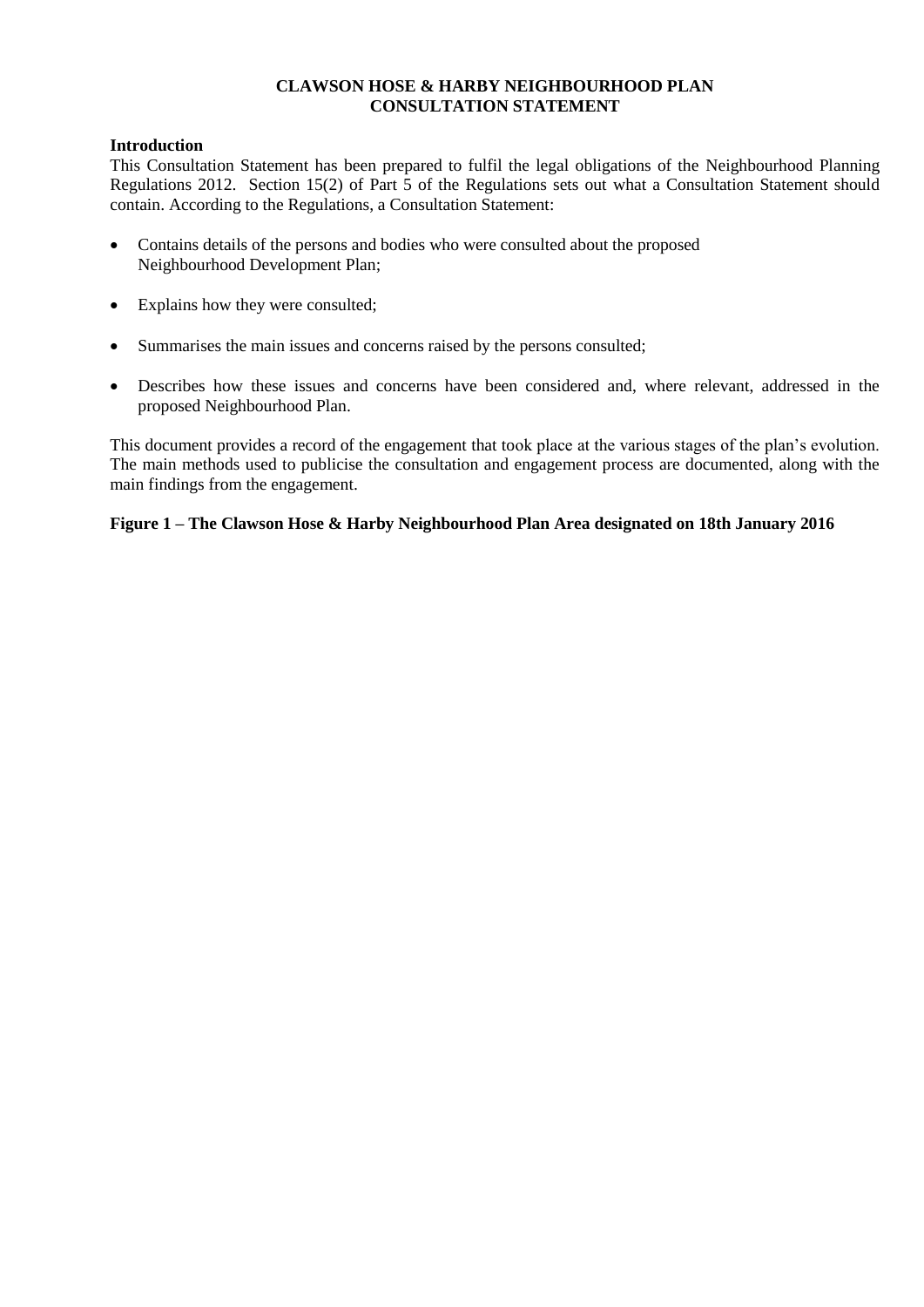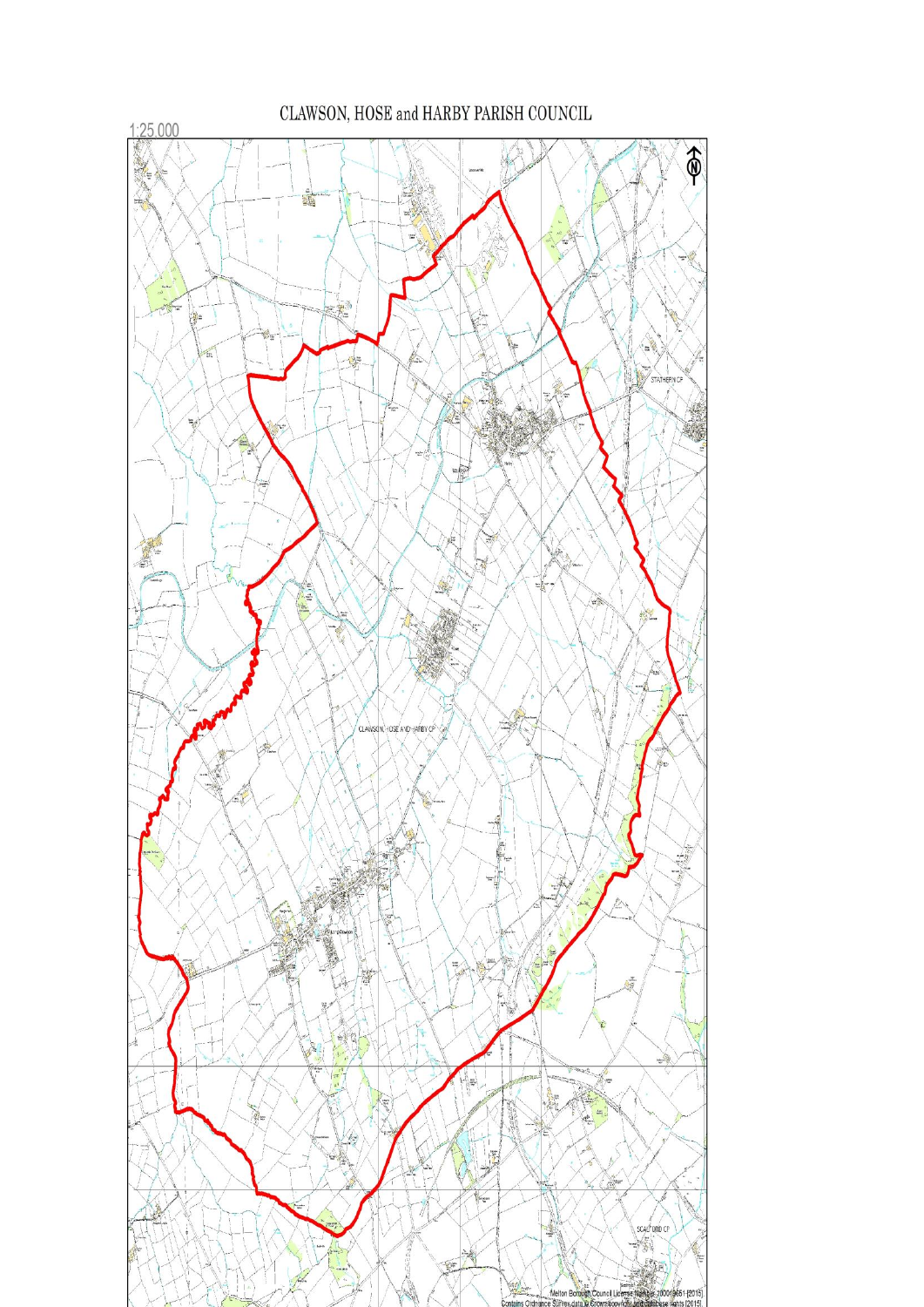# **Regulations and government guidance:**

## **Stage 1: Deciding to make a Neighbourhood Plan**

Clawson Hose & Harby Parish Council formally took the decision to undertake a Neighbourhood Plan at its meeting on 19th October 2015 Minute 15/104di

The Parish Council had previously been contacted by a group of villagers in Long Clawson who requested that the Parish Council undertake a Neighbourhood Plan for Long Clawson. The Parish Council was advised by Melton Borough Council that the Neighbourhood Plan had to include all three villages.

An article appeared in the November 2015 editions of the Hose Piper and the Harby Journal asking for volunteers from these villages to help produce a NP.

The first meeting of the elected and constituted Clawson Hose & Harby Neighbourhood Plan Advisory Committee took place on 26<sup>th</sup> April 2016

## **Stage 2: Defining the neighbourhood**

The Parish Council applied to the local planning authority on 11th November 2015 to designate the three villages of Long Clawson, Hose and Harby as the neighbourhood. The correspondence is attached as *Appendix 1*.

Melton Borough Council checked that the application was appropriate, and undertook the appropriate notification process. A formal engagement period between 12<sup>th</sup> November and 24<sup>th</sup> December 2015 provided members of the public and other key stakeholders an opportunity to submit comment on the proposed Neighbourhood Plan Area shown in Figure 1 above. The designation was made on 18th January 2016

## **Stage 3: Preparing the plan**

Clawson Hose & Harby Neighbourhood Plan Advisory Committee (NPAC) is the advisory committee to Clawson Hose & Harby Parish Council comprising a parish councillor and 2 volunteers from each village

The Committee has an elected Chairperson and an approved constitution.

The NPAC has worked to produce a draft plan, ensuring that it is:

- Generally, in line with local and national planning policy framework:
- In line with other legal frameworks;
- Mindful of the need to contribute to sustainable development;
- Prepared on the basis of sound governance arrangements.

The CHH NP seeks to establish specific and local planning policies for the development and use of land in the Parish. The neighbourhood plan establishes a vision for the future taking into account the data gathered through community engagement and consultation alongside demographic and socio-economic data.

At the meeting of the Parish Council on 21st March 2016 it was agreed unanimously (Minute 15/182ii) to appoint *YourLocale* as consultant to help create the plan.

CHH NPAC met on:  $26<sup>th</sup>$  April 2016, 1<sup>st</sup> June 2016, 6<sup>th</sup> July 2016, 10<sup>th</sup> August 2016, 26<sup>th</sup> September 2016, 26<sup>th</sup> October 2016, 5<sup>th</sup> December 2016, 18<sup>th</sup> January 2017, 15<sup>th</sup> February 2017, 1<sup>st</sup> March 2017, 11<sup>th</sup> May 2017 & 13th July 2017

Minutes of all the NPAC meetings can be found on the Parish Council website [www.chhparishcouncil.co.uk](http://www.chhparishcouncil.co.uk/)

After the NPAC meeting on the 1st June 2016, three theme groups were launched. Local people were engaged in order to identify and prioritise ideas and start to work up their plans. Thirty four people were involved in the theme groups, undertaking valuable research and assessment, meeting between June 2016 and January 2017.

- Housing Theme Group: met 8 times
- Environment Theme Group: met 6 times
- Transport, Economic & Community Facilities Theme Group: met 5 times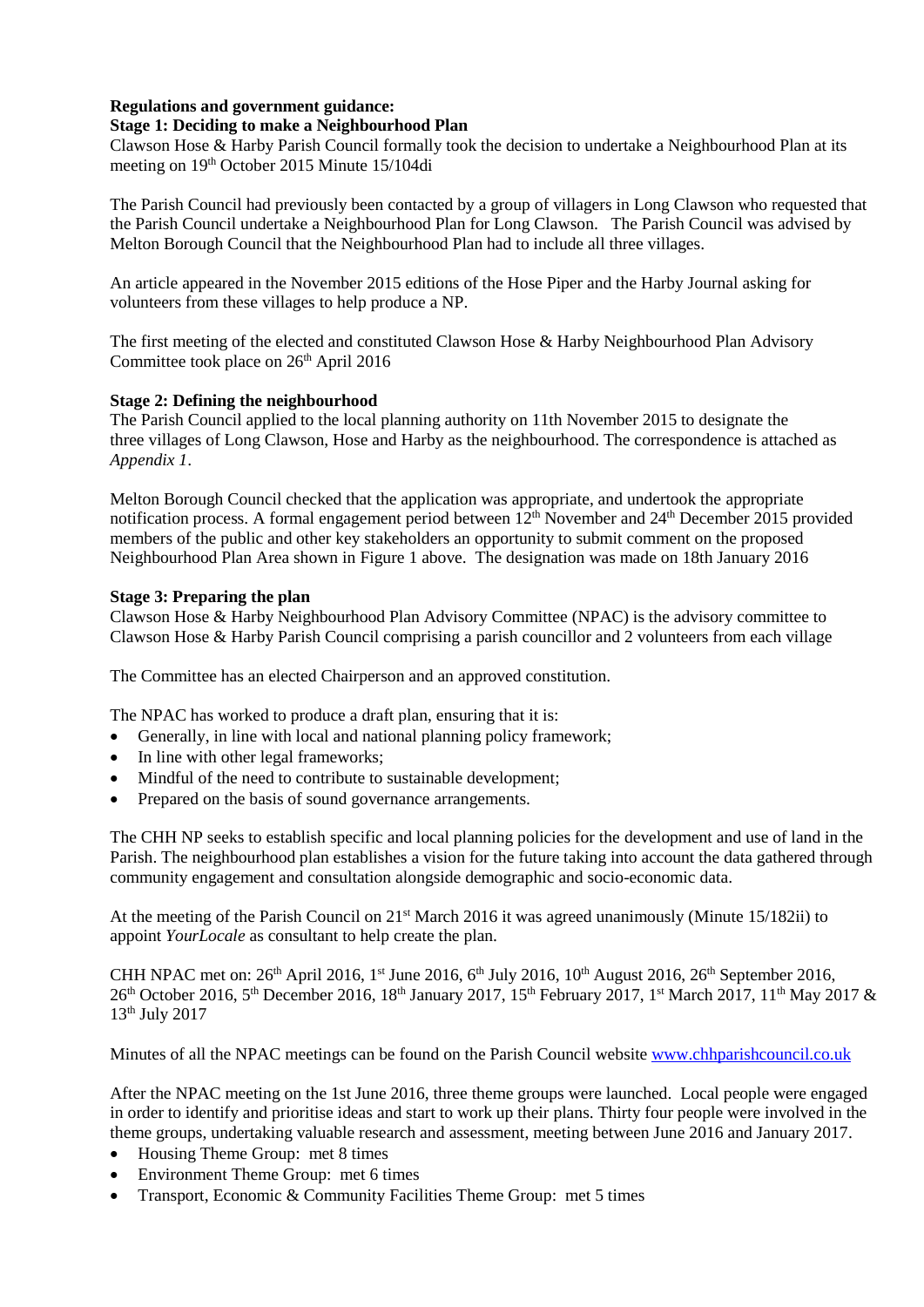## **Communications**

Below are the main ways that information about the Neighbourhood Plan has been communicated between local people and stakeholders.

- **1 Village magazines:** Monthly in Long Clawson & Harby, bi-monthly in Hose and distributed to every house in the village. Information about NP events & progress
- **2 Village noticeboards:** Displaying invitations to Open Events and Meetings & agendas of NPAC meetings
- **3 Leaflets/ flyers** distributed to each household in the three villages inviting residents to get involved, join a Theme Groups, invitation to Open Consultation Events
- **4 Parish Council website:** NPAC agendas, minutes, monthly updates and information from Open Events and questionnaires
- **5 Stakeholder letters/email**: A letter was sent to all stakeholders inviting them to a Stakeholder event on the  $16<sup>th</sup>$  August
- **6 Email updates**: a Neighbourhood Planning email address list has been built up in order to promote consultation opportunities and advise of meeting dates
- 7 **Communication with Melton Borough Council**: a good working relationship was established with the Borough Council including regular dialogue and meetings

## **Consultations**

Several consultations have taken place, each building on the evidence of the last.

- An initial Open Village staffed event took place on  $25<sup>th</sup>$  June 2016 for 2 hours consecutively in Long Clawson, Hose and Harby which involved information displays, copies of other Neighbourhood Plans, activity area for young people, requests for comments on each topic and maps of the Parish for interactive comments
- A Parish Neighbourhood Plan Consultation staffed event focusing on the draft policies took place on  $26<sup>th</sup>$ November 2016 for 2 hours consecutively in each village

## **Consultation methodology**

The consultations aimed:

- To inform as many people as possible of the existence of the neighbourhood planning process
- To seek the views of people from the community on the proposals being developed by NPAC

# **Detailed consultation and activities:**

The NPAC mandate was to drive the process, consult with the local community, gather evidence to support emerging policies and deliver the Plan for approval by the Parish Council.

The draft policies for the Neighbourhood Plan were developed from evidence from the Open Events and Consultations and discussions by the Theme Groups, led by NPAC and the consultants

## **1 Contacting Stakeholders**

The following stakeholders were invited to a Community Engagement drop-in event on the 16<sup>th</sup> August 2016 under Regulation 14 and 16. Stakeholders were invited to offer their thoughts about the NP from their perspective as well as being invited to the Open Events

**Statutory and other stakeholders** Age UK Anglian Water Ltd British Gas Properties British Telecommunications Plc Clawson Christians Together CPRE Leicestershire The Coal Authority East Leicestershire and Rutland CCG English Heritage Environment Agency Federation of Gypsy Liaison Groups

Harby Church of England Primary School & Chair of Governors

Harby Youth Club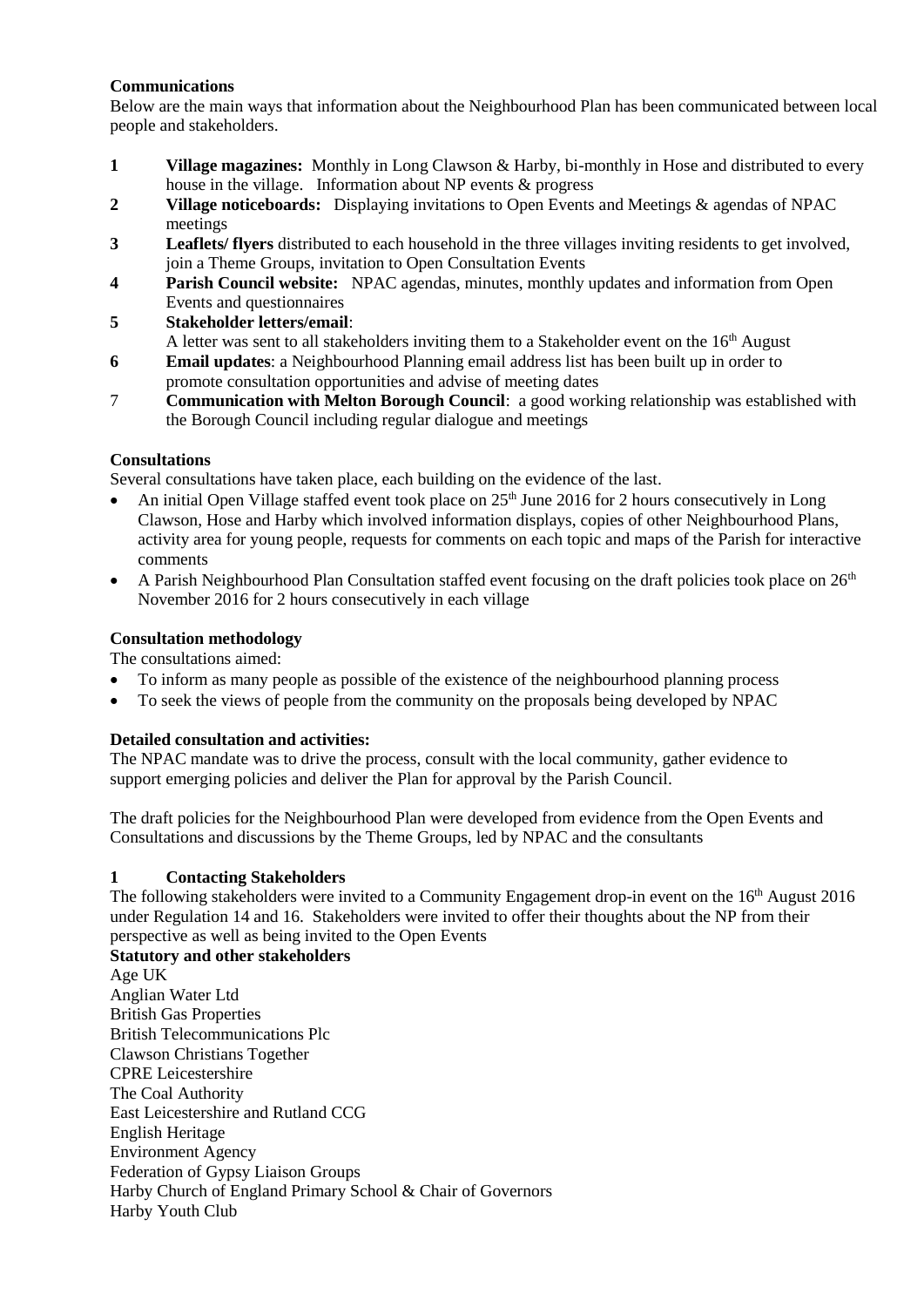Highways Agency Historic England Homes & Communities Agency Hose Church of England Primary School & Chair of Governors Hose Baptist Church Hose Village Hall Interfaith Forum for Leicestershire Leicestershire Centre for Integrated Living Leicestershire County Council - Communities & Places Officer - Planning Policy Officer - Leicestershire Sustainable Places Leicestershire Ethnic Minority Partnership, Leicestershire Leicestershire Fire & Rescue Leicestershire Police Long Clawson Church of England Primary School & Chair of Governors Melton Borough Council Melton Borough Access Group Melton Mowbray Chamber of Commerce National Grid AMEC Environment & Infrastructure UK Ltd Natural England Network Rail Infrastructure Ltd Parochial Church Councils for St Remigius Long Clawson, St Mary's Harby & St Michael & All Angels Hose Severn Trent Water Ltd Voluntary Action Leicestershire & Rutland **Adjoining Parishes:** Stathern Parish Council Eaton Parish Council Scalford Parish Council Ab Kettleby Parish Council Broughton and Old Dalby Parish Council **Councillors/MP:** Borough Councillor Byron Rhodes Borough Councillor Pam Baguley Sir Alan Duncan MP **Local Businesses:** Elms Farm B&B Lee Nevett Electrician RES Tractors Will Linday Builder **Developers with an interest in the area** Andrew Grainger Davidson's Developments Ltd First Provincial Properties Ltd Marrons Planning Pegasus Planning **Eight local landowners** 

*Summary of findings from the event* The consultation analysis of this event can be found in *Appendix D*

#### **2 First Neighbourhood Plan Open Village meeting**

An open consultation event took place for 2 hours in each of the villages on Saturday 25<sup>th</sup> June 2016 to:

- help engage the community in the development of the Neighbourhood Plan;
- seek comments on the emerging topics;
- generate further interest within the community to attend the Theme Groups.

Attendance: Long Clawson 42 , Hose 25, Harby 41. In total 108 people attended this event